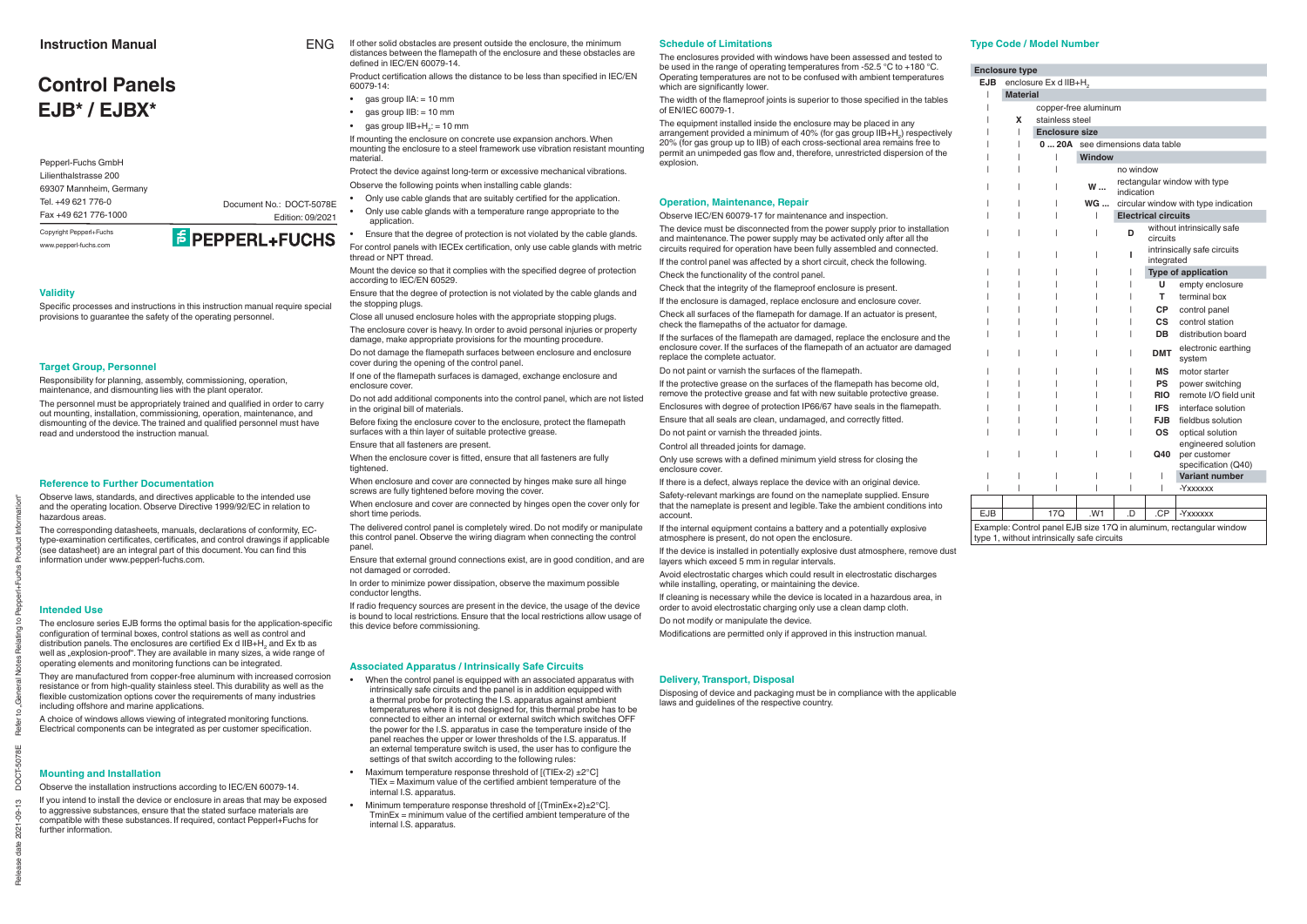#### **Technical Specifications**

| General                            |                                                                                                                                                                                                                                                                        |
|------------------------------------|------------------------------------------------------------------------------------------------------------------------------------------------------------------------------------------------------------------------------------------------------------------------|
| Type and variants                  | EJB*, see type code table<br>EJBX*, see type code table                                                                                                                                                                                                                |
| <b>Electrical specifications</b>   |                                                                                                                                                                                                                                                                        |
| Operating voltage                  | 1500 V DC / 1000 V AC max, for ATEX / IECEx<br>600 V AC / DC max, for North American<br>approvals                                                                                                                                                                      |
| Operating current                  | recommended 1600 A max.                                                                                                                                                                                                                                                |
| <b>Mechanical specifications</b>   |                                                                                                                                                                                                                                                                        |
| <b>Dimensions</b>                  | see data table, values might differ slightly due<br>to manufacturing tolerances<br>dimensions are valid for standard enclosures<br>and IP66 variants only                                                                                                              |
| Thread type                        | metric ISO pitch 1.5 mm or<br>NPT ANSI ASME B1.20.1                                                                                                                                                                                                                    |
| Enclosure cover                    | detachable, optional hinges                                                                                                                                                                                                                                            |
| Cover fixing                       | stainless steel socket cap head screws                                                                                                                                                                                                                                 |
| Cover seal                         | none, O-ring for IP66/67                                                                                                                                                                                                                                               |
| Degree of protection               | IP66 (IP66/67 with O-ring)<br>NEMA Type 4, 4X, 7, 9                                                                                                                                                                                                                    |
| Cable entry                        | see data table                                                                                                                                                                                                                                                         |
| Grounding                          | M6 external grounding points                                                                                                                                                                                                                                           |
| Mass                               | see data table<br>valid for empty enclosure, will increase<br>according to integrated components                                                                                                                                                                       |
| <b>Material</b>                    |                                                                                                                                                                                                                                                                        |
| Enclosure                          | aluminum alloy or AISI 316L stainless steel                                                                                                                                                                                                                            |
| Finish                             | aluminum: epoxy coated RAL 7005 (grey)<br>stainless steel: shot peened                                                                                                                                                                                                 |
| O-Ring                             | silicone                                                                                                                                                                                                                                                               |
| Flamepath grease                   | Greasil MS4 or NEVER SEEZ Marine Grade                                                                                                                                                                                                                                 |
| Glass                              | thermo-resistant tempered glass                                                                                                                                                                                                                                        |
| Material of screws                 | stainless steel                                                                                                                                                                                                                                                        |
| <b>Yield stress</b>                | min. 450 N/mm <sup>2</sup> for ATEX / IECEx<br>100,000 PSI for North American approvals                                                                                                                                                                                |
| <b>Ambient conditions</b>          |                                                                                                                                                                                                                                                                        |
| Ambient temperature                | $-6060 °C (-58140 °F)$<br>depending on integrated components                                                                                                                                                                                                           |
|                                    | Data for application in connection with hazardous areas                                                                                                                                                                                                                |
| EU-type examination<br>certificate | <b>INERIS 14 ATEX 0022X</b><br><b>INERIS 14 ATEX 9010U</b>                                                                                                                                                                                                             |
| Marking                            | $\langle \mathbf{\hat{E}x} \rangle$ II 2 GD<br>$Ex$ db IIB+H <sub>2</sub> T <sup>*</sup> Gb<br>Ex tb IIIC $T^{*\tilde{\star}}$ °C Db<br>T6/T85 °C, T5/T100 °C, T4/T135 °C,<br>T3/T200 °C<br>depending on configuration, ambient<br>temperature and built-in power loss |
| Maximum power<br>dissipation       | see data table<br>maximum power dissipation at T4/+40 °C<br>enclosure without window                                                                                                                                                                                   |
| <b>International approvals</b>     |                                                                                                                                                                                                                                                                        |
| UL approval                        |                                                                                                                                                                                                                                                                        |
| Approved for                       | Class I, Division 1, Groups B, C, D<br>Class II, Division 1, Groups E, F, G<br>Type 4, 4X, 7, 9                                                                                                                                                                        |
| cULus                              | Empty enclosure E482035, UL 50E, UL 1203,<br>CSA C22.2, No. 25, 30                                                                                                                                                                                                     |
| cETLus                             | Control panels E5003368                                                                                                                                                                                                                                                |
| Ambient temperature                | $-2560 °C (-13140 °F)$                                                                                                                                                                                                                                                 |
| <b>IECEx approval</b>              | <b>IECEX INE 14.0029X</b><br><b>IECEX INE 14.0028U</b>                                                                                                                                                                                                                 |
| EAC approval                       | RU C-DE.AX58.B.01787/21                                                                                                                                                                                                                                                |
| CCC approval                       | 2020322303002546                                                                                                                                                                                                                                                       |
| Further approvals                  | available on request                                                                                                                                                                                                                                                   |

#### **Conformity**  Degree of protection EN60529 or UL 50 / UL 50E CE marking 0080 or 0102, see type label Standards EN IEC 60079-0:2018; EN 60079-1:2014; EN IEC 60079-7:2015/A1:2018; EN 60079-11:2012; EN 60079-28:2015; EN 60079-31:2014; and/or IEC 60079-0:2017; IEC 60079-1:2014; IEC 60079-7:2015; IEC 60079-11:2011; IEC 60079-28:2015; IEC 60079-31:2013;

### **Class of Temperature / Ambient Temperature for Cable Entries and Cable**

Only use cable entries and cables suitable for the class of temperature / ambient temperature as reported in the following table.

| Max. ambient                |                                |                                                              |                           | <b>Class of temperature</b><br>type of protection Ex d IIA, IIB, IIB+H. |
|-----------------------------|--------------------------------|--------------------------------------------------------------|---------------------------|-------------------------------------------------------------------------|
| temperature<br>$\Gamma$ °C1 | T <sub>6</sub><br>$\Gamma$ °C1 | T <sub>5</sub><br>$\Gamma$ <sup><math>\text{Cl}</math></sup> | <b>T4</b><br>$\lceil$ °C] | T <sub>3</sub><br>$\Gamma$ <sup>o</sup> Cl                              |
| 40                          |                                | 90                                                           | 120                       | 140 (with window)<br>175 (without window)                               |
| 50                          |                                | 90                                                           | 120                       | 140 (with window)<br>175 (without window)                               |
| 55                          |                                | 90                                                           | 120                       | 140 (with window)<br>175 (without window)                               |
| 60                          |                                | 90                                                           | 120                       | 140 (with window)<br>175 (without window)                               |

Connection with cables suitable for the above mentioned temperatures.

# **Comparative Table Marking / Thread of the Cable Entry**

Threaded entries in the enclosures are identified by the following coding:

|                        |                    | Markings according to the requirements of IEC 60079-1 clause 13.2 |               |
|------------------------|--------------------|-------------------------------------------------------------------|---------------|
| $00 C = 1/4"$ ISO228   | $00 N = 1/4" NPT$  | $00 M = M12x1.5$                                                  | $9PG = PG9$   |
| $1 C = 1/2$ " ISO228   | $0 N = 3/8" NPT$   | $0 M = M16x1.5$                                                   | $11PG = PG11$ |
| $3 C = 1" ISO 228$     | $1 N = 1/2" NPT$   | $1 M = M20x1.5$                                                   | $13PG = PG13$ |
| $00 G = 1/4" ISO 7/1$  | $2 N = 3/4" NPT$   | $2 M = M25x1.5$                                                   | $16GP = PG16$ |
| $0 G = 3/8"$ ISO 7/1   | $3 N = 1" NPT$     | $3 M = M32x1.5$                                                   | $21PG = PG21$ |
| $1 G = 1/2" ISO 7/1$   | $4 N = 1 1/4" NPT$ | $4 M = M40x1.5$                                                   | $29PG = PG29$ |
| $2 G = 3/4" ISO 7/1$   | $5 N = 11/2$ " NPT | $42 M = M42x1.5$                                                  | $36PG = PG36$ |
| $3 G = 1" ISO 7/1$     | $6 N = 2" NPT$     | $5 M = M50x1.5$                                                   | $42PG = PG42$ |
| $4 G = 1 1/4" ISO 7/1$ | $7 N = 21/2" NPT$  | $6 M = M63x1.5$                                                   | $48PG = PG48$ |
| $5 G = 1 1/2" ISO 7/1$ | $8 N = 3 " NPT$    | $7 M = M75x1.5$                                                   |               |
| $6 G = 2" ISO 7/1$     |                    | $8 M = M85x1.5$                                                   |               |
| $7 G = 21/2$ " ISO 7/1 |                    |                                                                   |               |
| $8 G = 3" ISO 7/1$     |                    |                                                                   |               |

"G" means also equivalent type according UNI6125 or EN10266-2 Example: diameter of the hole Ref. 2 M = thread M25 x 1.5

#### **Dimensions EJB\* Aluminum**



### **Legend**

Dimension values see data table.

Real values might differ slightly due to manufacturing tolerances. Dimensions are valid for standard enclosures and IP66 variants only. Image and drawing are generic for this device type and may deviate from the specific variant.

| Legend          |                                                 |
|-----------------|-------------------------------------------------|
| A               | Height                                          |
| B               | Width                                           |
| С               | Depth                                           |
| D               | Internal height                                 |
| Е               | Internal width                                  |
| F               | Internal depth to surface mounting plate        |
| G               | Mounting holes distance, vertical               |
| н               | Mounting holes distance, horizontal             |
| J               | Mounting holes diameter                         |
| K               | Maximum external dimension of mounting brackets |
| $[A] \dots [D]$ | Cable entry faces                               |

#### **Dimensions EJBX\* Stainless Steel**



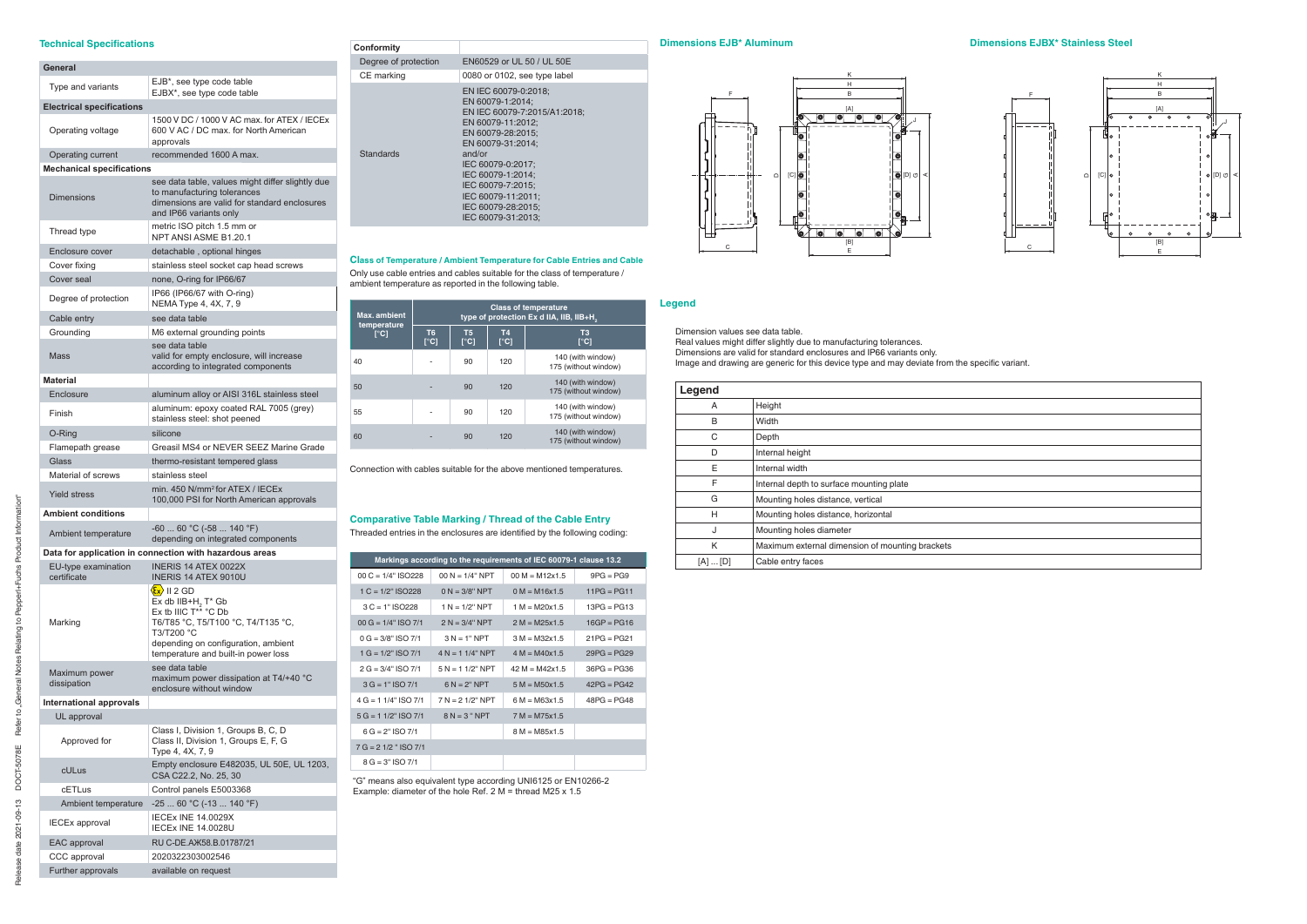# Variant-Specific Data and Cable Entries max. Quantity per Size: EJB<sup>\*</sup> Aluminum - Approvals for ATEX / IECEx / North America

|             |     | [mm] | <b>External dimensions</b> |     |     | <b>Internal dimensions</b><br>[mm] |     |     | <b>Mounting</b><br>[mm] |    | <b>Mass</b><br>approx. |                 |      | <b>Cover screws</b> |                          | North-               | Max. power<br>dissipation |                |                |     | Faces A and B |            |     |                          |                |            |                 |     | Faces C and D       |                |     |                          |               |                | Cover     |    |
|-------------|-----|------|----------------------------|-----|-----|------------------------------------|-----|-----|-------------------------|----|------------------------|-----------------|------|---------------------|--------------------------|----------------------|---------------------------|----------------|----------------|-----|---------------|------------|-----|--------------------------|----------------|------------|-----------------|-----|---------------------|----------------|-----|--------------------------|---------------|----------------|-----------|----|
| <b>Type</b> |     |      |                            |     |     |                                    |     |     |                         |    | [kg]                   |                 |      | Torque [Nm]         |                          | american<br>approval | at T4/+40 $\degree$ C     | M20            | M25            | M32 | M42           | <b>M50</b> | M63 | <b>M75</b>               | <b>M85</b>     | <b>M20</b> | M <sub>25</sub> | M32 | M42                 | <b>M50</b>     | M63 | M75                      | M85           | M12            | $M20$ M32 |    |
|             |     |      | C.                         |     |     | Е                                  |     | G   |                         |    |                        | Mx              | qty. | <b>ATEX / IECEX</b> | North-<br>america        |                      | [W]                       | $1/2$ "        | 3/4"           | 1"  | $1 - 1/4$ "   | $1 - 1/2"$ | 2"  | $ 2 - 1/2"$              | 3"             | $1/2$ "    | 3/4"            | 1"  | $1 - 1/4" 1 - 1/2"$ |                | 2"  | $ 2 - 1/2"$              | 3"            | 1/4"           | $1/2$ "   |    |
| EJB0*       | 200 | 136  | 150                        | 128 | 140 | 75                                 | 115 | 133 | 108                     | 8  | 3.8                    | M <sub>6</sub>  | 6    | 15                  | 20                       | X                    | 51                        | $\overline{4}$ | 3              |     |               |            |     | $\overline{\phantom{a}}$ |                |            |                 | 3   | $\overline{2}$      | $\overline{2}$ |     | $\overline{\phantom{a}}$ | $\sim$        | $\overline{4}$ | 3         | 3  |
| EJB2A*      | 220 | 220  | 159                        | 226 | 162 | 162                                | 130 | 157 | 206                     |    | 6.4                    | M <sub>6</sub>  |      | 15                  |                          |                      | 104                       |                |                |     |               |            |     |                          |                |            |                 |     |                     |                |     |                          |               |                |           |    |
| EJB4A*      | 265 | 225  | 180                        | 226 | 200 | 160                                | 136 | 188 | 206                     |    | 8.5                    | M <sub>8</sub>  | 10   | 20                  | 30                       | $\times$             | 125                       |                | 5              |     |               | З          |     | $\sim$                   |                |            |                 |     |                     |                |     |                          | $\sim$        | 20             | 16        | -9 |
| EJB6A*      | 332 | 232  | 172                        | 216 | 250 | 150                                | 133 | 230 |                         |    | 9.8                    | M <sub>8</sub>  | 10   | 20                  |                          |                      | 139                       |                |                |     |               |            |     |                          |                |            |                 |     |                     |                |     |                          |               |                | 12        | 10 |
| EJB8*       | 390 | 290  | 182                        | 270 | 300 | 200                                | 131 | 282 | 250                     | 10 | 15.7                   | M8              | 14   | 20                  | $\overline{\phantom{a}}$ | $\sim$               | 192                       |                |                |     |               |            |     |                          |                | 14         | 12              | 10  |                     |                |     | $\overline{2}$           |               | 20             | 20        | 14 |
| EJB8A*      | 390 | 290  |                            | 270 | 300 | 200                                | 153 | 282 | 250                     | 10 | 16.6                   | M <sub>8</sub>  | 14   | 20                  | 30                       | $\times$             | 211                       | 12             |                |     |               |            |     |                          |                |            |                 |     |                     |                |     |                          |               | 20             | 20        | 14 |
| EJB8B*      | 390 | 290  | 237                        | 27( | 300 | 200                                | 186 | 282 | 250                     |    |                        | M8              | 14   | 20                  | 30                       | X                    | 236                       | 14             |                |     |               |            |     |                          |                | 22         | 20              |     |                     |                |     |                          |               | 20             | 20        | 14 |
| EJB9A*      | 412 | 242  | 186                        | 226 | 330 | 160                                | 139 |     |                         |    | 14.2                   | M <sub>8</sub>  | 14   | 20                  |                          |                      | 185                       |                |                |     |               |            |     |                          |                | 14         | 13              | 10  |                     |                |     |                          |               | 20             | 20        | 12 |
| EJB9B*      | 412 | 242  | 258                        | 226 | 330 | 160                                | 211 | 312 |                         |    | 16.8                   | M <sub>8</sub>  | 14   | 20                  | $\sim$                   |                      | 238                       | 12             | 9              |     |               |            |     |                          |                | 26         | 19              | 15  |                     |                |     |                          | $\mathcal{P}$ | 20             | 20        | 12 |
| EJB10A*     | 468 | 358  | 215                        | 350 | 370 | 260                                | 165 |     |                         |    | 25.1                   | M <sub>8</sub>  | 16   | 20                  | 30                       | $\times$             | 305                       | 15             |                |     |               |            |     |                          |                |            |                 | 12  |                     |                |     |                          |               |                | 30        | 20 |
| EJB10B      | 468 | 358  | 265                        | 350 | 370 | 260                                | 215 | 345 | 320                     | -9 | 28.7                   | M <sub>8</sub>  | 16   | 20                  | 30                       | X                    | 353                       | 18             |                | 12  |               |            |     | $\overline{2}$           | $\overline{2}$ | 25         | 23              | 18  |                     |                |     | 3                        |               | 30             | 30        | 20 |
| EJB11A*     | 498 | 418  | 225                        |     | 400 | 320                                | 173 | 363 |                         |    | 32                     | M <sub>10</sub> | 22   | 30                  | 45                       | $\times$             | 383                       | 14             |                |     |               |            |     |                          |                |            | 20              | 13  |                     |                |     |                          |               |                | 28        | 24 |
| EJB11B*     | 498 |      | 276                        | 415 | 400 | 320                                | 218 | 363 | 385                     | 10 | 37                     | M10             | 22   | 30                  | 45                       | X                    | 432                       | 18             |                |     |               |            |     |                          | $\overline{2}$ | 21         | 21              | 17  |                     |                |     |                          |               | 28             | 28        | 24 |
| $EJB15*$    | 580 | 430  | 226                        |     | 500 | 350                                | 172 |     |                         |    | 40.8                   | M10             | - 20 | 30                  |                          |                      | 481                       | 17             |                |     |               |            |     |                          |                |            | 23              |     |                     |                |     |                          |               |                | 40        | 30 |
| EJB15A      | 580 | 430  | 282                        |     | 500 |                                    | 221 |     |                         | 11 | 52                     | M10             | 20   | 30                  | 45                       | X                    | 540                       | 18             |                |     |               |            |     |                          |                |            | 24              |     |                     |                |     |                          |               |                | 40        | 30 |
| EJB17*      | 676 | 503  | 269                        |     | 570 | 397                                | 198 | 538 |                         | 11 | 56                     | M10             | 22   | 30                  |                          |                      | 745                       | 28             | 2 <sup>1</sup> | 15  |               |            |     |                          |                |            | 3 <sup>c</sup>  | 25  |                     | 13             |     |                          |               |                | 49        | 40 |
| EJB17A*     | 676 | 503  | 389                        |     | 570 | 397                                | 317 | 538 |                         | 11 | 67                     | M10             | 22   | 30                  |                          |                      | 746                       | 32             | 28             | 25  |               |            |     |                          |                |            |                 | 38  |                     |                |     |                          |               |                | 49        | 40 |
| EJB17Q*     | 630 | 630  |                            |     |     |                                    | 278 |     |                         |    | 94                     | M12             | -24  | 40                  | 55                       | $\times$             | 593                       | 49             | 35             | 26  |               |            |     |                          |                |            |                 | 26  |                     |                |     |                          |               |                | 53        | 45 |
| EJB18A*     | 750 | 537  | 303                        | 535 | 640 | 427                                | 213 | 509 | 505                     | 11 | 85                     | M12             | 24   | 40                  | 55                       | X                    | 707                       | 29             | 22             |     |               |            |     |                          |                |            | 34              | 25  |                     | 15             |     |                          |               | 52             | 52        | 45 |
| EJB18B*     | 750 | 537  |                            | 535 |     |                                    | 318 |     | 505                     |    | 100                    | M <sub>12</sub> | 24   | 40                  | 55                       | $\times$             | 864                       | 45             | 35             | 26  |               |            |     |                          |                |            | 50              | 43  | 28                  | 21             |     |                          |               | 52             | 52        | 45 |
| EJB20*      | 935 | 685  | 353                        |     | 805 | 555                                | 247 | 668 | 630                     | 14 | 167                    | M16             | 32   | 65                  |                          |                      | 1616                      | 34             | 30             | 20  |               | 10         |     |                          | $\circ$        | 50         |                 |     |                     |                |     |                          |               | 65             | 65        | 52 |
| EJB20A*     | 935 | 685  |                            | 670 | 805 | 555                                | 393 | 668 | 630                     |    | 195                    | M16             | -32  | 65                  |                          |                      | 1616                      | 50             |                | 38  |               |            |     |                          |                |            |                 |     |                     | 32             |     |                          |               | 65             | 65        | 52 |

# Variant-Specific Data and Cable Entries max. Quantity per Size: EJBX\* Stainless Steel - Approvals for ATEX / IECEx Europe

|             |     | <b>External dimensions</b><br>[mm] |     |     |     | Internal dimensions<br>[mm] |     |     | <b>Mounting</b><br>[mm] |                 | <b>Mass</b><br>approx. |                 |      | <b>Cover screws</b> | Max. power<br>dissipation |                 |                 |     |                  | Faces A and B |                |            |                |            |         |     |                 | Faces C and D  |                |            |                 |      | Cover           |     |
|-------------|-----|------------------------------------|-----|-----|-----|-----------------------------|-----|-----|-------------------------|-----------------|------------------------|-----------------|------|---------------------|---------------------------|-----------------|-----------------|-----|------------------|---------------|----------------|------------|----------------|------------|---------|-----|-----------------|----------------|----------------|------------|-----------------|------|-----------------|-----|
| <b>Type</b> |     |                                    |     |     |     |                             |     | G   |                         |                 | $\sqrt{[kg]}$          |                 |      | <b>Torque</b>       | at T4/+40 °C<br>[W]       | <b>M20</b>      | M <sub>25</sub> | M32 | M42              | <b>M50</b>    | M63            | <b>M75</b> | <b>M85</b>     | <b>M20</b> | M25     | M32 | M42             | <b>M50</b>     | M63            | <b>M75</b> | <b>M85</b>      | M12  | M <sub>20</sub> | M32 |
|             |     |                                    |     |     |     |                             |     |     |                         |                 |                        |                 | qty. | [Nm]                |                           | 1/2"            | 3/4"            |     | $1 - 1/4$        | $-1/2"$       | 2 <sup>n</sup> | $2 - 1/2"$ | 2 <sub>0</sub> | 1/2"       | $3/4$ " |     | $1 - 1/4$       | $1 - 1/2"$     | 2 <sup>0</sup> | $2 - 1/2"$ | 2 <sup>11</sup> | 1/4" | 1/2"            |     |
| EJBX0*.U    | 198 | 133                                | 141 | 128 | 140 | 75                          | 110 | 133 | 108                     |                 |                        | M <sub>6</sub>  |      | 15                  | 51                        | $\overline{4}$  | 3               |     |                  |               |                | $\sim$     |                | 5          |         |     | 2               | $\overline{2}$ |                | $\sim$     |                 |      | 3               | - 3 |
| EJBX2A*.U   | 220 | 220                                | 155 | 226 | 160 | 160                         | 125 | 157 | 206                     |                 | 12 <sup>2</sup>        | M <sub>6</sub>  | - 8  | 15                  | 104                       | $\mathcal{B}$   |                 |     |                  |               |                |            |                |            |         |     |                 |                |                |            |                 |      |                 |     |
| EJBX3A*.U   | 252 | 152                                | 165 | 165 | 200 | 100                         | 135 | 185 | 145                     |                 | 13                     | M <sub>6</sub>  | 10   | 15                  | 83                        | $5\overline{)}$ |                 |     |                  |               |                |            |                | 8          | 8       |     | 3               | 3              |                |            |                 |      | 8               |     |
| EJBX4A*.U   | 262 | 222                                | 180 | 226 | 200 | 160                         | 145 | 188 | 206                     |                 | 17                     | M <sub>8</sub>  | 10   | 25                  | 125                       |                 |                 |     |                  |               |                |            |                |            |         |     |                 |                |                |            |                 | 20   |                 |     |
| EJBX6A*.U   | 309 | 209                                | 170 | 216 | 250 | 150                         | 135 | 233 | 196                     |                 | 19                     | M8              | 10   | 25                  | 139                       | 8               | 8               |     |                  |               | 2              |            |                |            | 14      |     |                 |                |                | 2          |                 | 15   | 15              |     |
| EJBX8B*.U   | 371 | 271                                | 232 | 270 | 300 | 200                         | 195 | 282 | 250                     | 10 <sup>1</sup> | 36                     | M <sub>8</sub>  | 14   | 25                  | 236                       | 12              | 12              |     |                  |               |                |            |                |            | 15      |     |                 |                |                |            |                 | 20   | 20              | 12  |
| EJBX10B*.U  | 450 | 340                                | 262 | 350 | 370 | 260                         | 225 | 345 | 320                     | 10              | 66                     | M8              | 16   | 25                  | 353                       | 12              | 12              |     |                  |               |                | 3          |                | 18         | 18      | 15  |                 | 8              |                |            |                 | 20   | 20              | 16  |
| EJBX11B*.U  | 490 | 410                                | 268 | 415 | 400 | 320                         | 230 | 363 | 385                     | 10 <sup>1</sup> | 80                     | M <sub>10</sub> | 22   | 50                  | 432                       | 18              | 18              | 14  |                  |               |                |            |                | 21         | 21      | 17  | 10 <sup>°</sup> |                |                |            |                 | 28   | 28              | 24  |
| EJBX15A*.U  | 580 | 430                                | 265 | 460 | 500 | 350                         | 220 | 462 | 430                     | 12              | 96                     | M10             | 20   | 50                  | 540                       | 18              | 18              |     |                  |               |                | З          |                | 24         | 24      | 17  | 12              | 12             |                |            |                 | 40   | 40              | 30  |
| EJBX17A*.U  | 662 | 492                                | 363 |     | 570 | 400                         | 315 | 550 | 464                     | 14              | 145                    | M10             | 22   | 50                  | 746                       | 24              | 24              | 18  | 12               |               |                |            |                | 32         | 32      | 21  |                 |                |                |            |                 | 35   | 35              | 24  |
| EJBX17Q*.U  | 594 | 594                                | 318 | 613 | 500 | 500                         | 270 | 453 | 583                     | 14              | 143                    | M12             | 24   | 65                  | 593                       | 30              | 22              | 18  | 17               | 14            |                |            |                | 30         | 22      | 18  | 17              | 14             |                |            |                 | 42   | 42              | 28  |
| EJBX18B*.U  | 734 | 524                                | 368 | 535 | 640 | 430                         | 320 | 590 | 505                     | 14              | 167                    | M12             | 24   | 65                  | 864                       | 24              | 24              | 18  | 15 <sup>15</sup> | 15            |                |            |                | 36         | 36      | 30  | 26              | 18             | 14             | 8          |                 | 45   | 45              | 32  |
| EJBX20A*.U  | 922 | 672                                | 437 | 670 | 800 | 550                         | 380 | 697 | 630                     | 16              | 320                    | M12             | 32   | 65                  | 1616                      | 67              | 54              | 40  | 12               | 10            | 6              |            |                | 102        | 78      | 60  | 20              | 12             | 8              | 8          |                 | 60   | 60              | 60  |

Mass is valid for empty enclosure, it will increase according to integrated components and cable glands

Dimensions are valid for standard enclosures and IP66 variants only

Metric ISO pitch 1.5 mm, NPT ANSI ASME B1.20.1

Table shows drilling pattern for ambient temperature range -20 … +60 °C, for lower temperatures please contact Pepperl+Fuchs

For types of cable glands and combination of different gland sizes please contact Pepperl+Fuchs